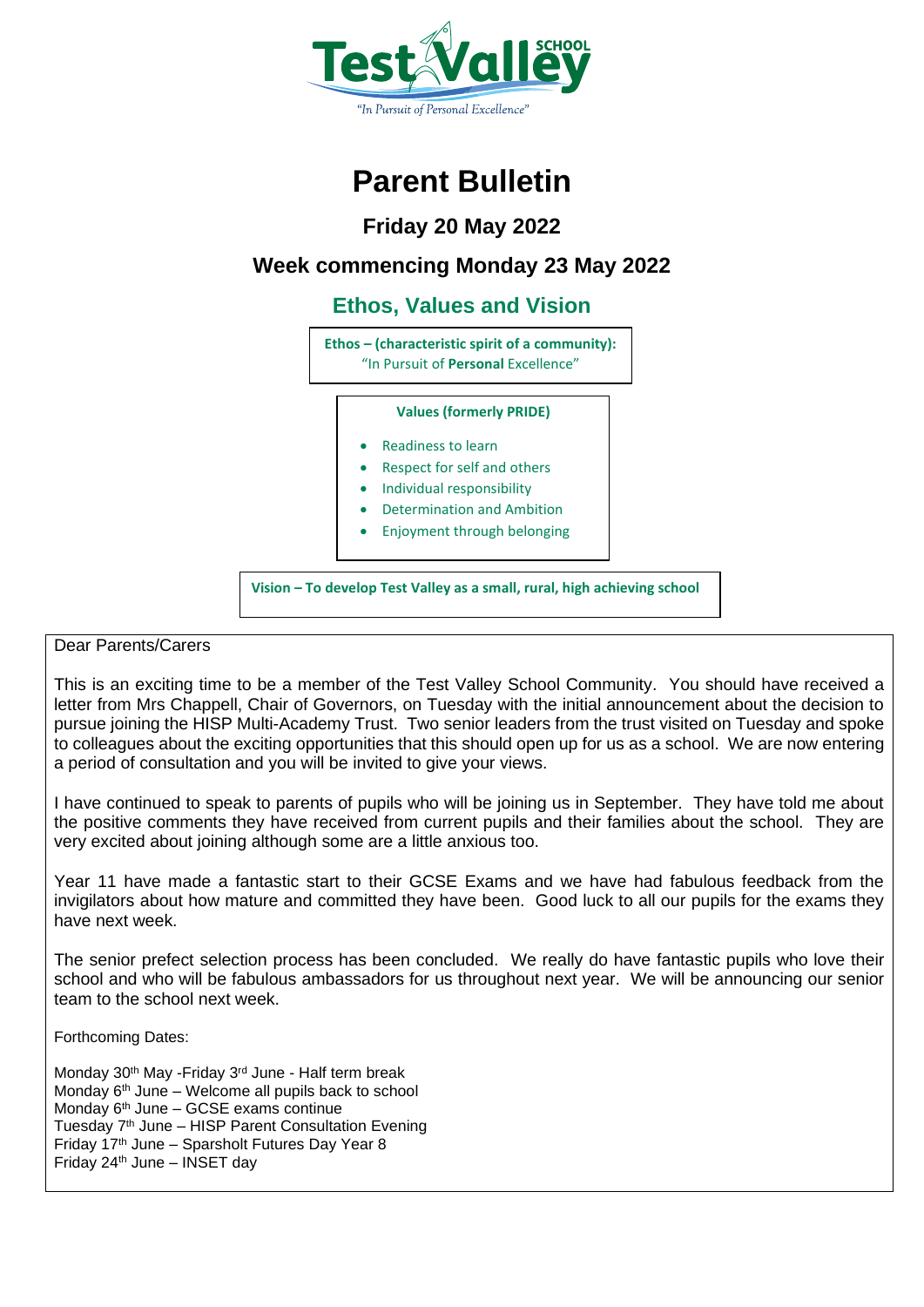### **#WeAreTestValley**

More about all the activities occurring in and out of lessons at Test Valley School can be found on our Facebook page, Twitter Feed and Instagram Account. Reshares and likes are always appreciated!

| Andrew Page                      | Sarah Botwright                      | Nicky Osborne                    |
|----------------------------------|--------------------------------------|----------------------------------|
| Headteacher                      | <b>School Business Manager</b>       | Assistant Headteacher            |
| pagea@testvalley.hants.sch.uk    | botwrights@testvalley.hants.sch.uk   | osbornen@testvalley.hants.sch.uk |
| Anna Collins                     | Steve Langdown                       | Ali Wheeler                      |
| Assistant Headteacher            | Head of KS4 and Senior Leader        | SENDCO and Senior Leader         |
| collinsa@testvalley.hants.sch.uk | st langdowns@testvalley.hants.sch.uk | wheelera@testvalley.hants.sch.uk |

### **Detentions**

From this week we have re-introduced a Senior Leadership Detention which will run on Wednesdays from 3.30pm-5pm. We have a range of stepped sanctions which are used in school and an SLT detention is one of those. The school rules are designed to encourage pupils to make the right choices in order to enjoy positive achievement. These are based on the school's values which are listed at the top of this bulletin.

KS4

|                  |                        | Shoutouts to our top 5 <b>XXClaSSCharts</b> points last week |  |  |
|------------------|------------------------|--------------------------------------------------------------|--|--|
| Year 9           | Year 10                | Year 11                                                      |  |  |
| Sam J<br>Harry G | Henry A<br>Abigail V D | Joshua H<br>Tom L                                            |  |  |

### Drama

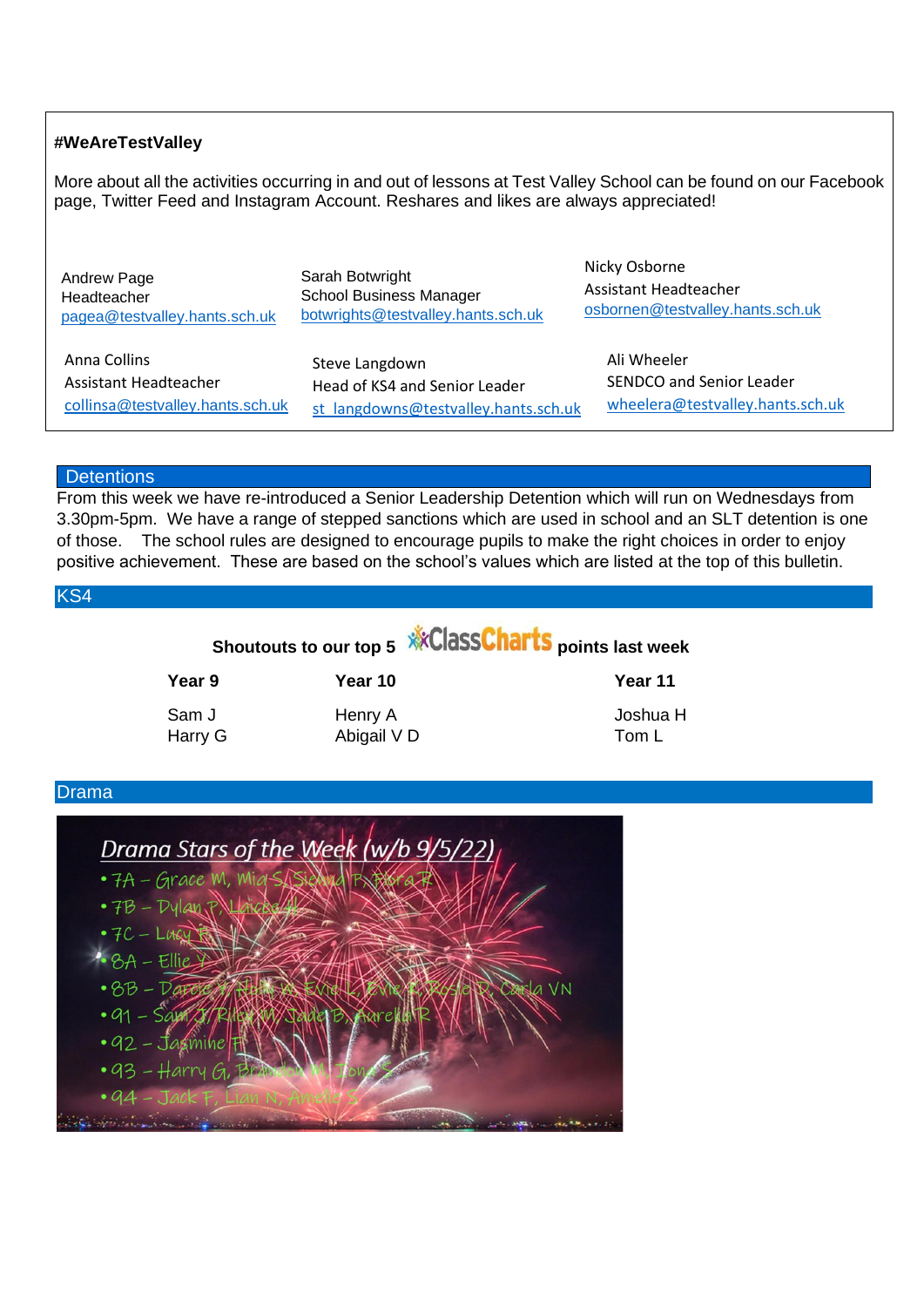



# *STEM in the News*

# Tonga eruption was 'record atmospheric explosion'



[https://www.bbc.co.uk/news/science-environment-](https://www.bbc.co.uk/news/science-environment-61452860)[61452860](https://www.bbc.co.uk/news/science-environment-61452860)

*What do YOU think?*

*STEM Pupil of the week*

*Billy P Year 7 STEM Subject: DT Date: 16 May 2022*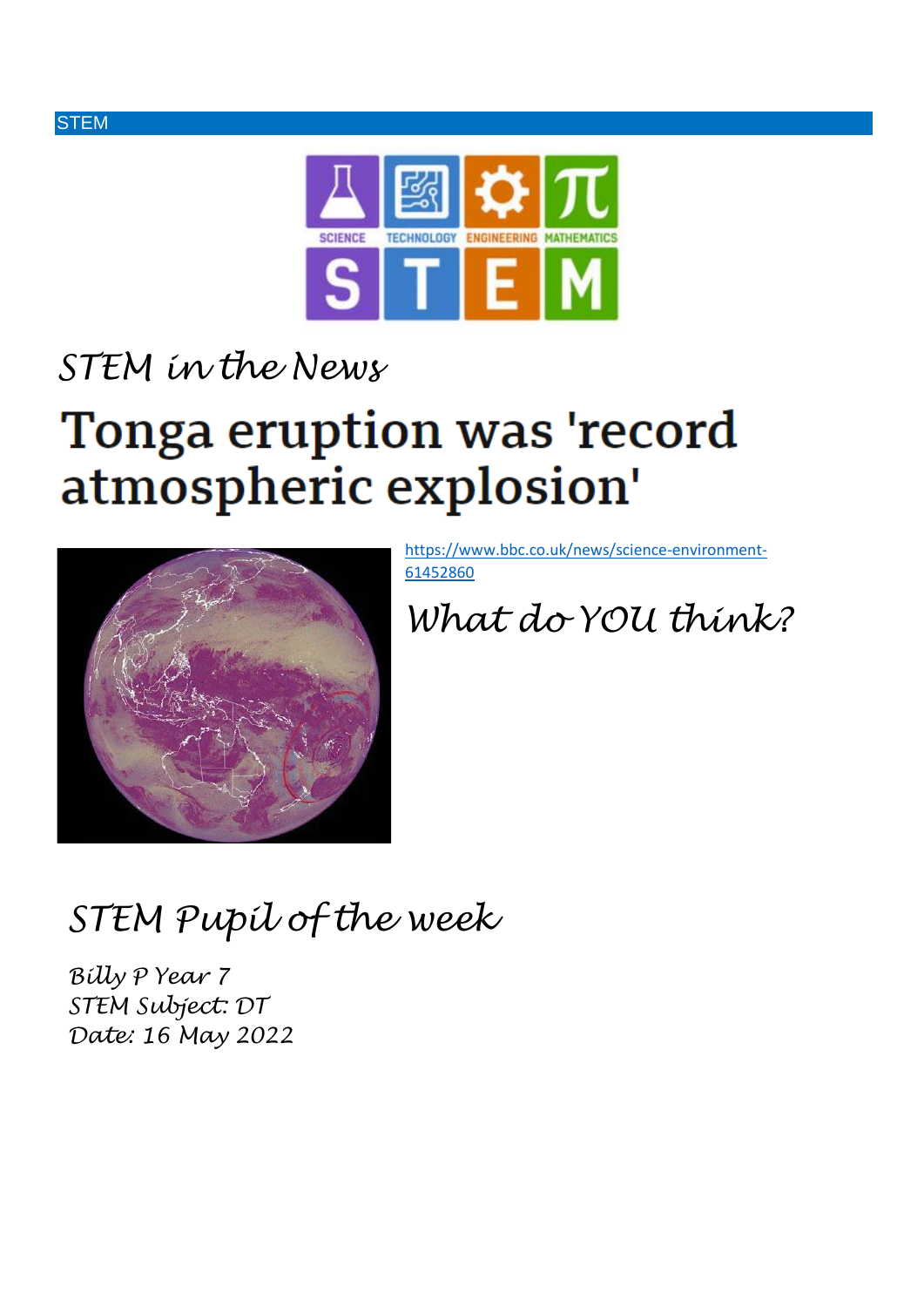## GCSE Art

We are delighted to share with you some of the fantastic pieces of art we have displayed around our school. Well done to all pupils who have their work on display.





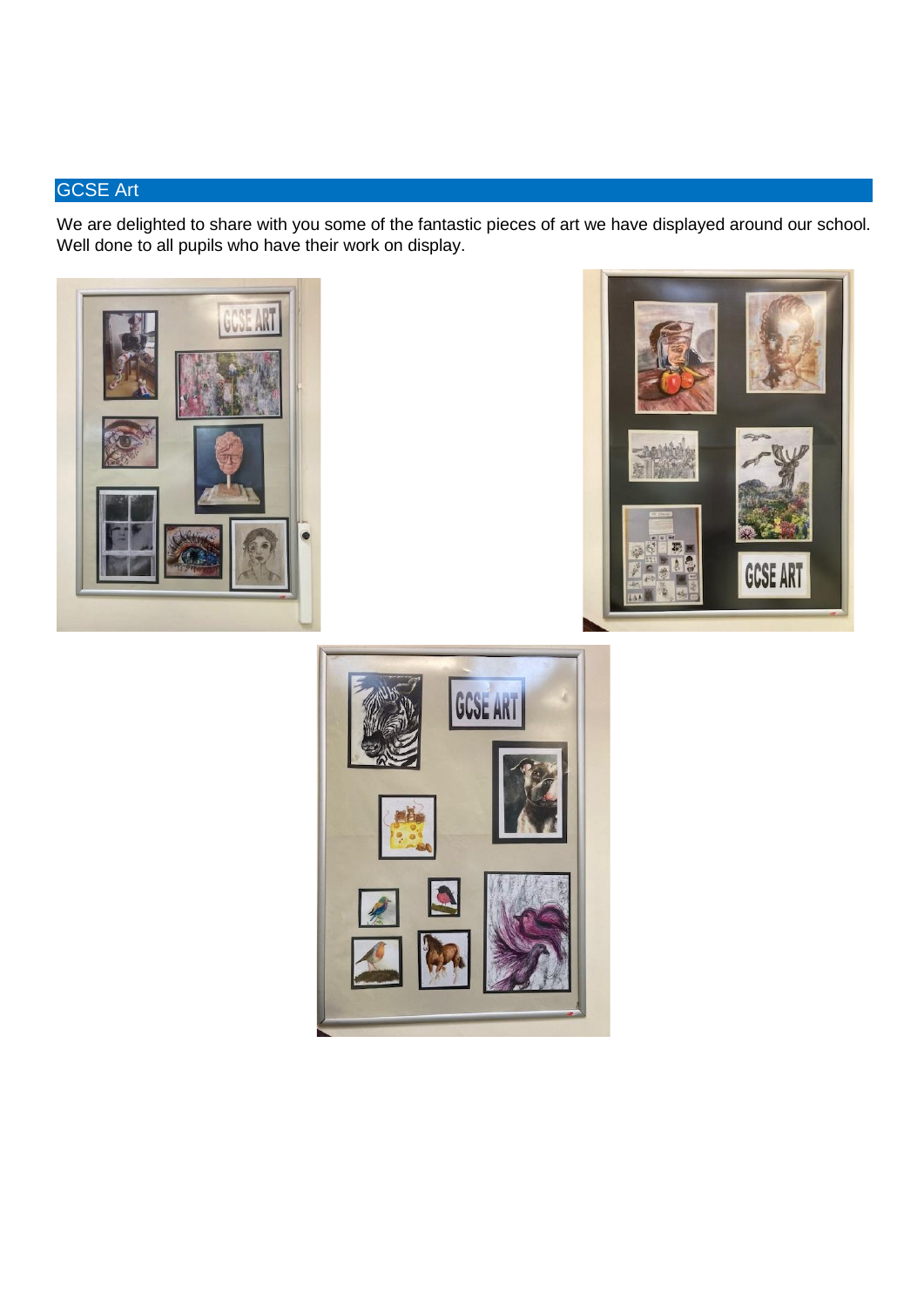

### **Library**

The Library is now closed until Friday 24 June. During this time your child/ren can return books to Pupil Services, and they can email [lowins@testvalley.hants.sch.uk,](mailto:lowins@testvalley.hants.sch.uk) if they have a book request.

We have quite a few overdue books, and reminders will be sent out next week. Please can you encourage your child/ren to return any outstanding library books to Pupil Services.

### College Open Days

A number of colleges have planned open events:

Andover College: Thursday 30 June 2022 1630-1930 <https://www.andover.ac.uk/open-events/>

Sparsholt College: Thursday 16 June 2022 [https://www.sparsholt.ac.uk/opendays/?gclid=EAIaIQobChMI35eHutLm9wIVkL7tCh2q\\_gzKEAAYASAEEgI](https://www.sparsholt.ac.uk/opendays/?gclid=EAIaIQobChMI35eHutLm9wIVkL7tCh2q_gzKEAAYASAEEgI3L_D_BwE) [3L\\_D\\_BwE](https://www.sparsholt.ac.uk/opendays/?gclid=EAIaIQobChMI35eHutLm9wIVkL7tCh2q_gzKEAAYASAEEgI3L_D_BwE)

Basingstoke College: Tuesday 14 June 2022 1630-1930 <https://www.bcot.ac.uk/news-and-events/2022/06/higher-education-and-adult-courses-evening/>

Queen Mary's College, Basingstoke: 5 & 6 October 2022 5-8pm <https://www.qmc.ac.uk/admissions/admissions-calendar/>

Peter Symonds: Wednesday 6 and Thursday 7 July 2022 <https://www.psc.ac.uk/>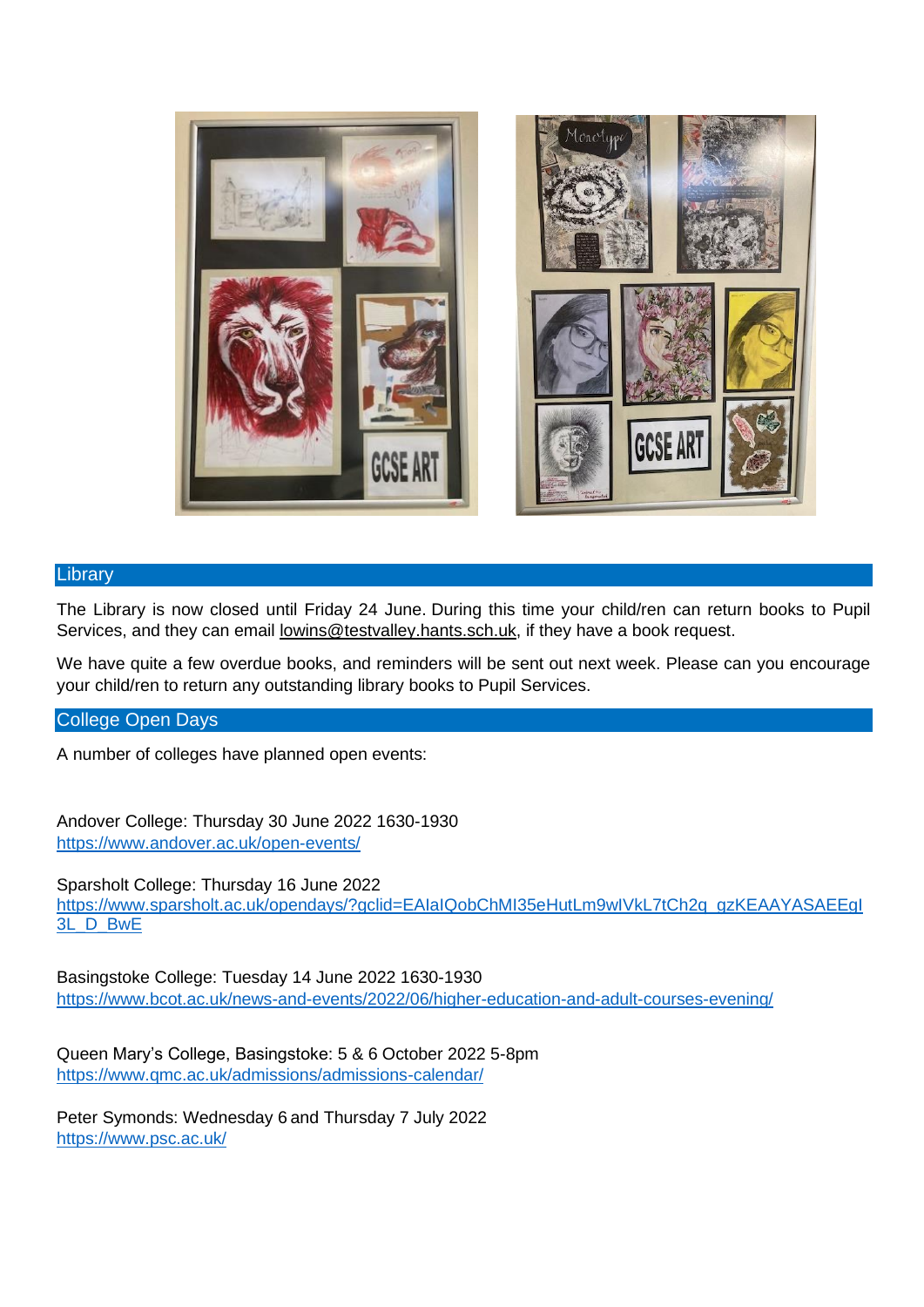### Extra Curricular Activities

| <b>Time</b>         | <b>Venue</b>                                                                                               | Monday                                        | Tuesday                                       | Wednesday                                     | <b>Thursday</b>                                    | Friday                                      |  |  |
|---------------------|------------------------------------------------------------------------------------------------------------|-----------------------------------------------|-----------------------------------------------|-----------------------------------------------|----------------------------------------------------|---------------------------------------------|--|--|
| $8.30 - 8.50$       | Oasis                                                                                                      |                                               | Drop-In Session with<br>Mrs Whitehead (All)   |                                               | <b>Drop-In Session with</b><br>Mrs Whitehead (All) | Drop-In Session with<br>Mrs Whitehead (All) |  |  |
| <b>Lunchtime</b>    | Rm 40                                                                                                      |                                               | Keyboard Club (All)                           | Choir (All) - after half<br>term              |                                                    |                                             |  |  |
|                     | <b>Rm 21</b>                                                                                               |                                               |                                               |                                               |                                                    | Geography Club (All)                        |  |  |
|                     | Library                                                                                                    | Quiet Reading and<br>Research (All)           | Quiet Reading and<br>Research (All)           | Quiet Reading and<br>Research (All)           | <b>Quiet Reading and</b><br><b>Research (All)</b>  | Quiet Reading and<br><b>Research (All)</b>  |  |  |
|                     | Oasis                                                                                                      | Chill Out Club                                | <b>Chill Out Club</b>                         | Chill Out Club                                | <b>Chill Out Club</b>                              | <b>Chill Out Club</b>                       |  |  |
|                     |                                                                                                            | (By Invitation)                               | (By Invitation)                               | (By Invitation)                               | (By Invitation)                                    | (By Invitation)                             |  |  |
|                     |                                                                                                            |                                               | Drop-In Session with                          |                                               | <b>Drop-In Session with</b>                        | Drop-In Session with                        |  |  |
|                     |                                                                                                            |                                               | Mrs Whitehead (All)                           |                                               | Mrs Whitehead (All)                                | Mrs Whitehead (All)                         |  |  |
|                     | Sports Hall                                                                                                | Trampolining &<br>Badminton(All)              | <b>Boys Basketball (All)</b>                  |                                               | Indoor Football (10 &<br>11)                       | Badminton (All)                             |  |  |
|                     | Mr Page's Office                                                                                           | Take Hope for a walk                          | Take Hope for a walk                          | Take Hope for a walk                          | Take Hope for a walk                               |                                             |  |  |
|                     | Various special activities taking place at lunchtime in the Modern Foreign Languages Block during the term |                                               |                                               |                                               |                                                    |                                             |  |  |
| <b>After School</b> | <b>Rm 15</b>                                                                                               | <b>Robot Olympiad</b><br><b>Yrs 7-10</b>      |                                               |                                               |                                                    |                                             |  |  |
|                     | <b>Rm 41</b>                                                                                               |                                               |                                               |                                               | Art Club (All)                                     |                                             |  |  |
|                     |                                                                                                            |                                               | <b>Staff Meetings</b>                         |                                               |                                                    |                                             |  |  |
|                     | Sports Hall                                                                                                | Table Tennis (All)                            |                                               | Rounders (All)                                | <b>Badminton (All)</b>                             |                                             |  |  |
|                     | Oasis                                                                                                      | Homework and<br><b>Revision Support (All)</b> | Homework and<br><b>Revision Support (All)</b> | Homework and<br><b>Revision Support (All)</b> | Homework and<br><b>Revision Support (All)</b>      |                                             |  |  |
|                     | Rm <sub>5</sub>                                                                                            | Maths Club (All)                              |                                               |                                               |                                                    |                                             |  |  |
|                     | 22/23                                                                                                      |                                               |                                               | Yr11 DT Workshop<br>$(3.30-5pm)$              |                                                    |                                             |  |  |

Attached is an updated schedule of clubs and activities for this term.

### Health and Wellbeing

A free webinar with the Charlie Waller Trust

*[https://charliewaller.org/what-we-offer/free](https://charliewaller.org/what-we-offer/free-webinars#:~:text=We%20are%20running%20a%20series,public%20health%2C%20psychotherapy%20and%20nursing.)[webinars#:~:text=We%20are%20running%20a%20series,public%20health%2C%20psychothe](https://charliewaller.org/what-we-offer/free-webinars#:~:text=We%20are%20running%20a%20series,public%20health%2C%20psychotherapy%20and%20nursing.) [rapy%20and%20nursing.](https://charliewaller.org/what-we-offer/free-webinars#:~:text=We%20are%20running%20a%20series,public%20health%2C%20psychotherapy%20and%20nursing.)*



# Free webinars from the [Charlie Waller Trust](https://charliewaller.org/what-we-offer/free-webinars#:~:text=We%20are%20running%20a%20series,public%20health%2C%20psychotherapy%20and%20nursing.)

Join us for our free webinars. We are running a series of live webinars for parents, carers and educators. They are all presented by our mental health trainers, speakers and guest speakers who come from a wide range of professions, including education, psychology, social work, youth work, public health, psychotherapy and nursing.

charliewaller.org